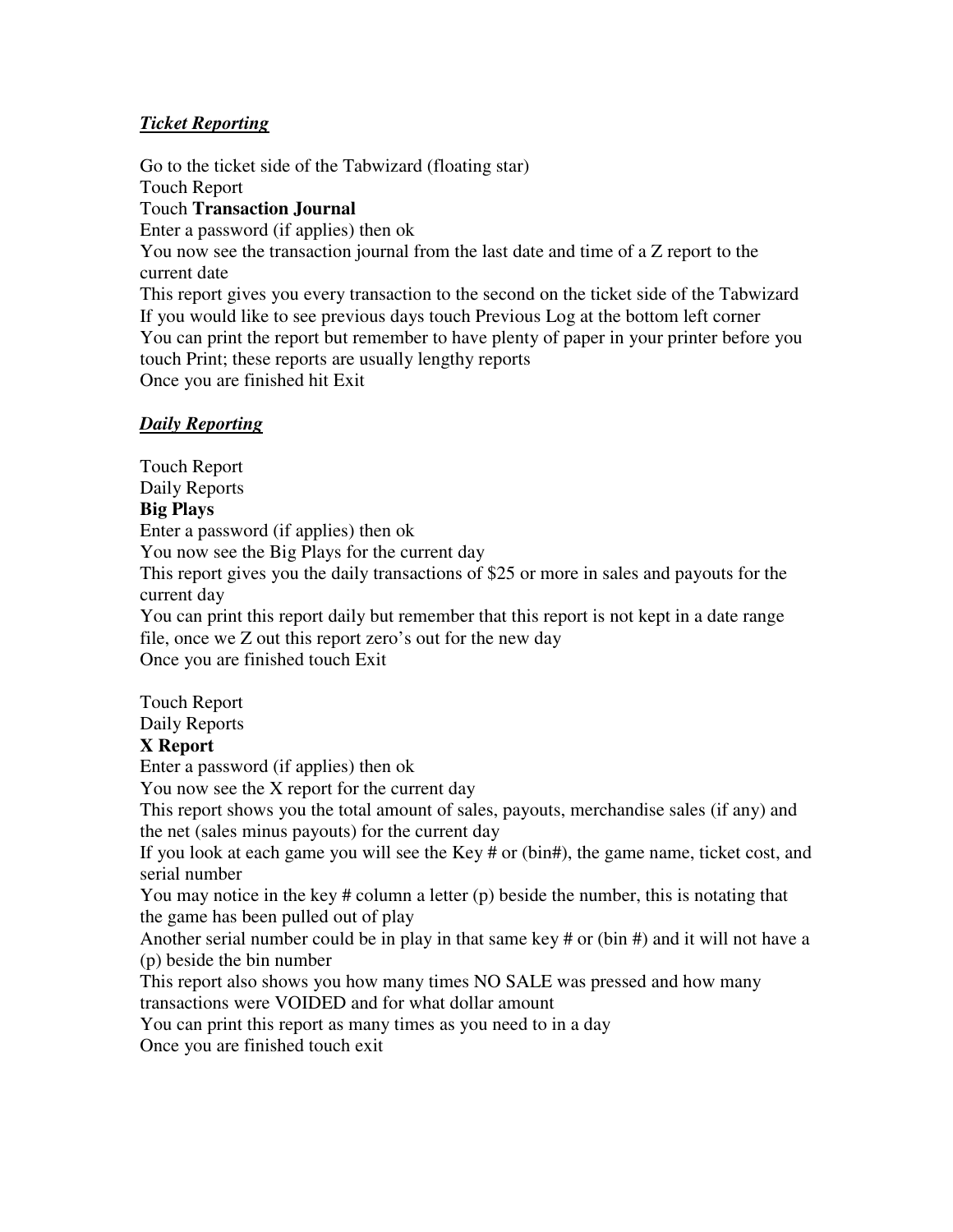### *Daily Reporting continued*

Touch Report Daily Report

## **Shift Report**

Enter a password (if applies) then ok

You now see the daily shift report

This report will give you the date and time of the last Z report to the current date and the breakdown of money per shift by total sales taken IN, total PAID OUT, and merchandise payouts (if any) and the net dollar amount (sales minus payouts)

This also shows you the void of sales, payouts and exchanges and how many times NO SALE was pressed during the shift

Once you are finished touch exit

Touch Report

Daily Reports

### **Clerk Reports**

This report shows you all of the clerks who have made transactions during the current day

It gives you the total sales IN, the total payouts OUT, merchandise (if any), the net (sales minus payouts) and how many times NO SALE was pressed per clerk Once you are finished touch exit

Touch Report

Daily Reports

# **Z Reports**

Enter a password (if applies) then ok

This report has the same information as the X report

Once you have audited and made corrections with your X report you are ready to Z (zero out) the day

To Z out the previous days numbers you have to touch Accept, Tabwizard will ask if you are sure you want to Z out, if you are touch yes

The Z report will now print automatically and you should be back to the main screen with the floating star

If you check you daily reports they should now all report zero's

### Touch Games

# **Weigh All Games**

This feature allows managers to audit ticket sales rang in thru Tabwizard vs tickets physically taken out of the bin

First you need to weigh the bin of remaining tickets on your scale

Touch your bin on the Weigh All Games screen highlighting it green then touch edit Enter the weight from your scale which is the ending weight then OK or NEXT to weigh the other bins if you are auditing multiple bins, when finished entering all the bin weights touch OK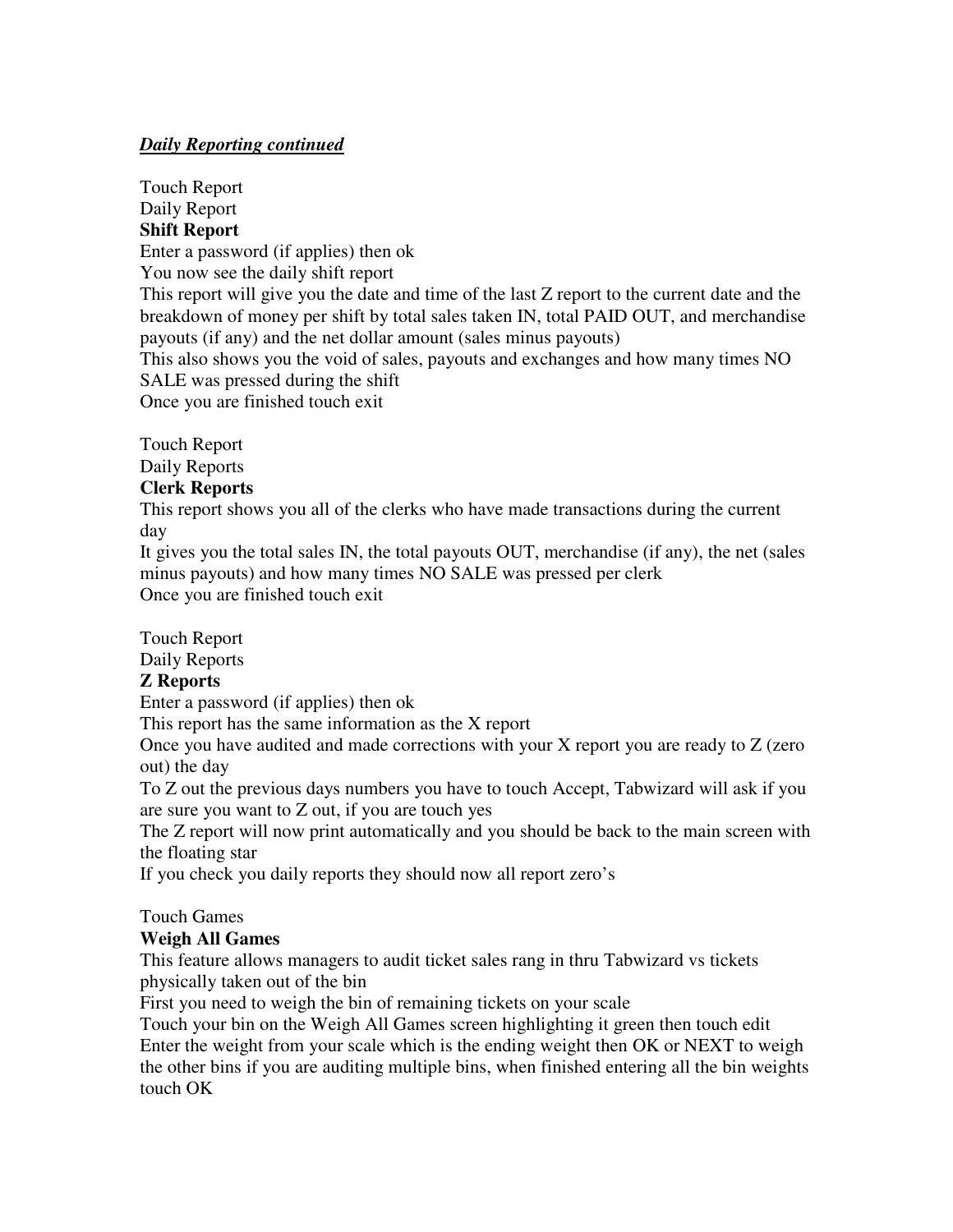This will show you tickets left in the bin and the over and short column

The over short column is the difference between what was rang in as sales on the Tabwizard and what came out of the bin

\* REMEMBER this is a quick way for management to audit a shift or a day, if you are not sure of the numbers on the Weigh All Games report, physically count your bin to see how accurate it is

Once you have all your weights recorded you can print this report then Clear All to start fresh the next day or shift

### *Game Reports*

Touch Report

# Game Reports

# **Game Status**

Enter a password (if applies) then ok

The Game Status Report shows you where you are at in any of the games you have in play

This report shows your total sales (IN), your total payouts (OUT), merchandise payouts (if any) the Game Cost, true net profit, and the date the game was put in play

The Game Status Report updates the sales, payouts, and any adjustments made to this game while it is in play, so if you would Z out and need to adjust a sale or payout when you go to Adjust Games in play, the adjustment will automatically show up on the Game Status Report

If you are tracking top tiers, you will see games that become highlighted purple or red Purple highlighting is when the has the top two tiers paid out

When a game is highlighted red this indicates that your top two tiers have been paid out and you have made more than your ideal payout (this is a rare occasion)

Games on hold is a Washington state feature which allows players to hold games for a defined length of time

Once you are finished with this report touch exit

Touch Report Game Reports **Game History**  Enter a password (if applies) then ok Enter a serial number This report will show you every transaction by the date and time under that specific serial number, which clerk made the transaction, for what amount, and the type of transaction, IN, OUT, or EXCHANGE Once your finished just touch exit

Touch Reports Game Reports **Game Search**  Enter a serial number This report will give you game information, the status of the game in the Tabwizard, in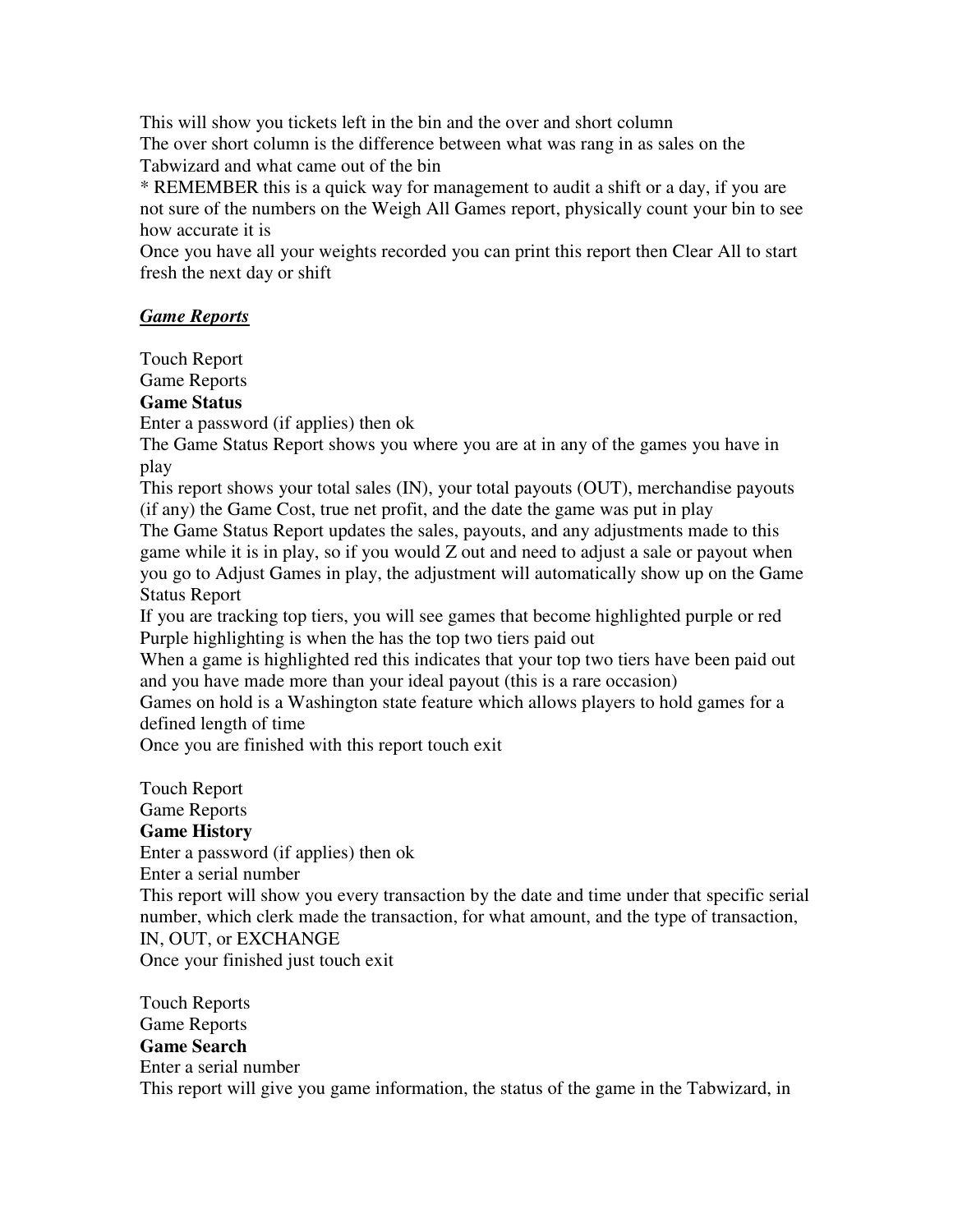inventory, in play, or pulled on what date

If you have the same serial number but different form numbers you are able to choose which game you want to look at by the form numbers, once your finished touch exit

### *Game Reports continued*

Touch Reports Game Reports **Closed Games Report**  Enter a password (if applies) then ok Enter a start date by month, day and year touch ok Enter an ending date by month, day and year touch ok This report will give you information on pulled games on the date range you put in It will give the game name, serial number, Ideal Sales, Actual Sales, the ticket difference is the difference between the ending weight number of tickets and the actual sales example: 1504 tickets sold according to pulled game weight, 1500 actual sales  $= 4$ tickets short on closed game report Once your finished touch exit

**Games on Hold** is a Washington state feature we will not use

Touch reports Game Reports **Games on Hand**  Enter a date range, month, day, and year, touch ok This report will show you all of the games you had on hand on that date, and if they were in play or on hand, it also shows you the total number in inventory and in play at the bottom of the report When your finished touch exit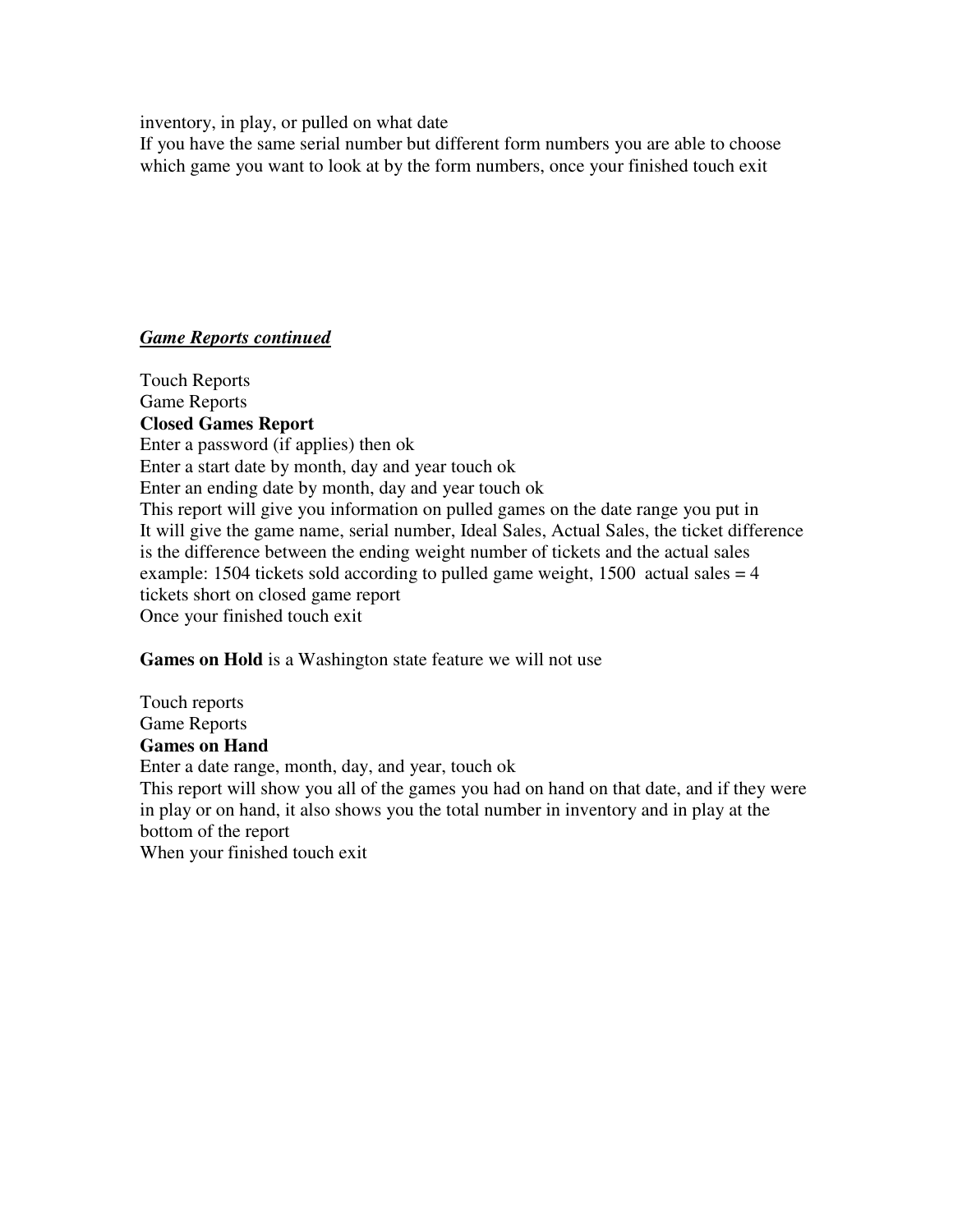## *Profit Reports*

Touch Reports

Profit Reports

# **Monthly Profit and Loss**

Enter password (if applies) then ok

Enter a month and year range you want to see

This report is generated from pulled game data only

It gives you pull tab sales (receipts) and payout totals for the month, quarter and year then breaks down those numbers to give you your net figures by subtracting game cost and license fees

Once a game is played out completely we pull the game (saying we sold every ticket) usually, but if you pull games early you should be using a scale to calculate weight of unsold tickets left in the game

If we have not actually rang in every sale we will be short at the bottom of this report Example; ending weight put in to say we sold all tickets of a 1540 count deal of tickets; we had actual sales of 1500 tickets @ \$1.00 per ticket so the monthly profit loss report will show a shortage of \$40.00

The year ending date is on the main screen option under License Information; Expiration date (needs to be kept up to date yearly) and you can also put in the cost of your license to be deducted for your net profit

This report will break down different types of games like punchboards, spindles, or machine pull tab totals

The monthly profit and loss report will also give you the **Game Cost** of pulled games monthly, quarterly and **yearly**

You can touch exit when finished with this report

Touch Report

Profit Reports

### **Daily Cash Receipts**

Enter password (if applies) then ok

Select a month and year you want to view

This report will show you the date, the time, sales totals, payout totals, merchandise payouts (if any), and net profit for that day

It also totals those amounts at the bottom of the report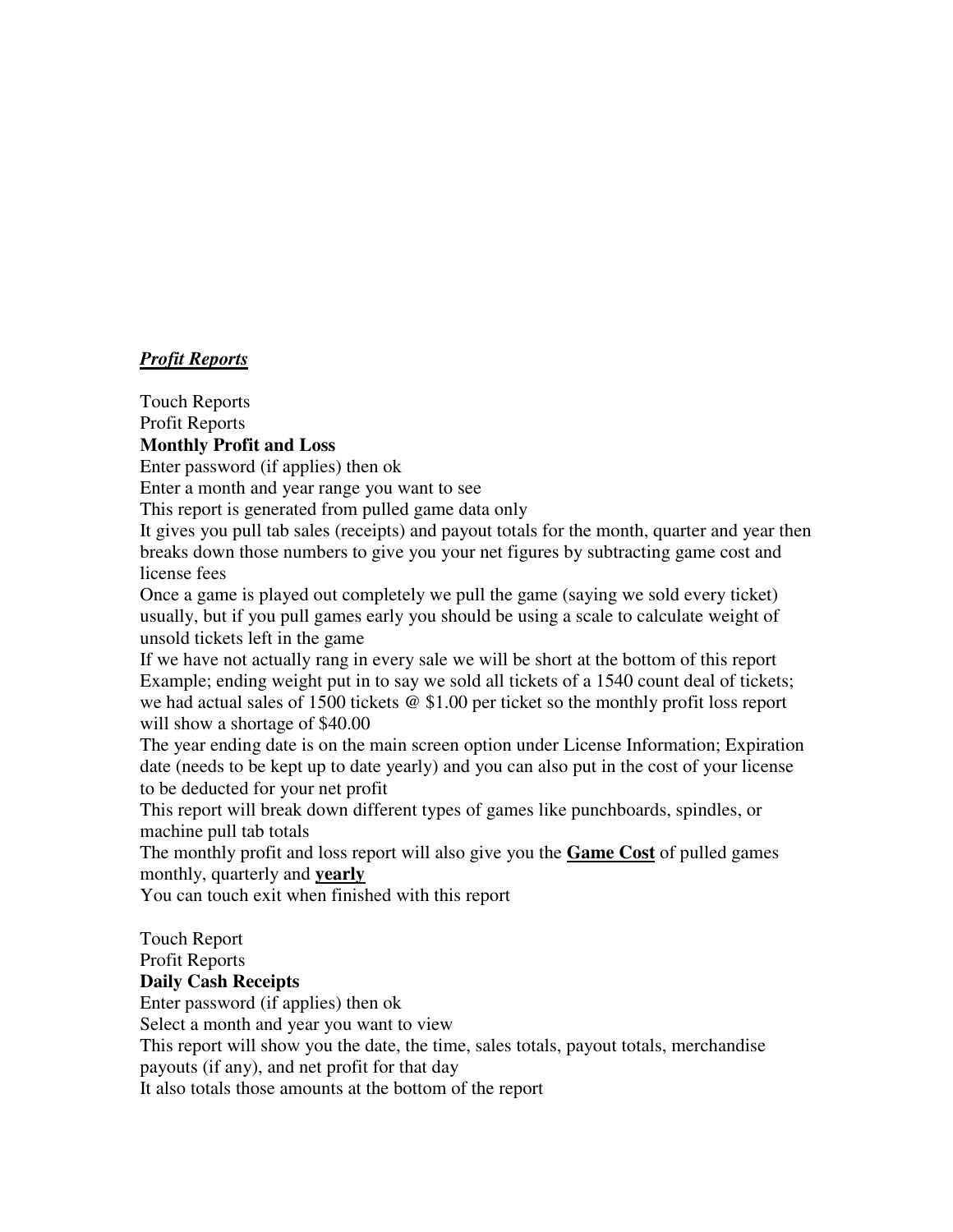Once finished touch exit

### *Profit Reports continued*

Touch Report Profit Reports **Profit Analysis**  Enter password (if applies) then ok Enter a start date; month, day and year touch ok Enter an ending date touch ok You now have the option to select six different profit reports Remember these numbers are from pulled game data in the date range you selected Select **Sort by Dispenser #** This report will show how each dispenser is doing It will show gross sales, payouts, net, payout percentage, profit percentage, and how many games where pulled during that date range you entered When you want to return to a different profit analysis type report touch exit **Sort by Form #, Sort by Ticket Cost, Sort by Top Tier Prizes** and **Sort by game Type/Payout** are going to have the same format as sorting by dispenser # When you select **Specify by Form #**, you can see the profit analysis for that individual Form # during the date range you selected Once your finished touch exit

Touch Reports Touch Profit Reports **Clerk Report**  Enter password (if applies) then ok Enter a start date; month, day and year, touch ok Enter an ending date, touch, ok This report will show every Z report date and time, which clerks logged in on those days and made transactions, sales (in), payouts, merchandise payouts (if any) and the amount of those transactions along with the total net, sales minus payouts Once your finished touch exit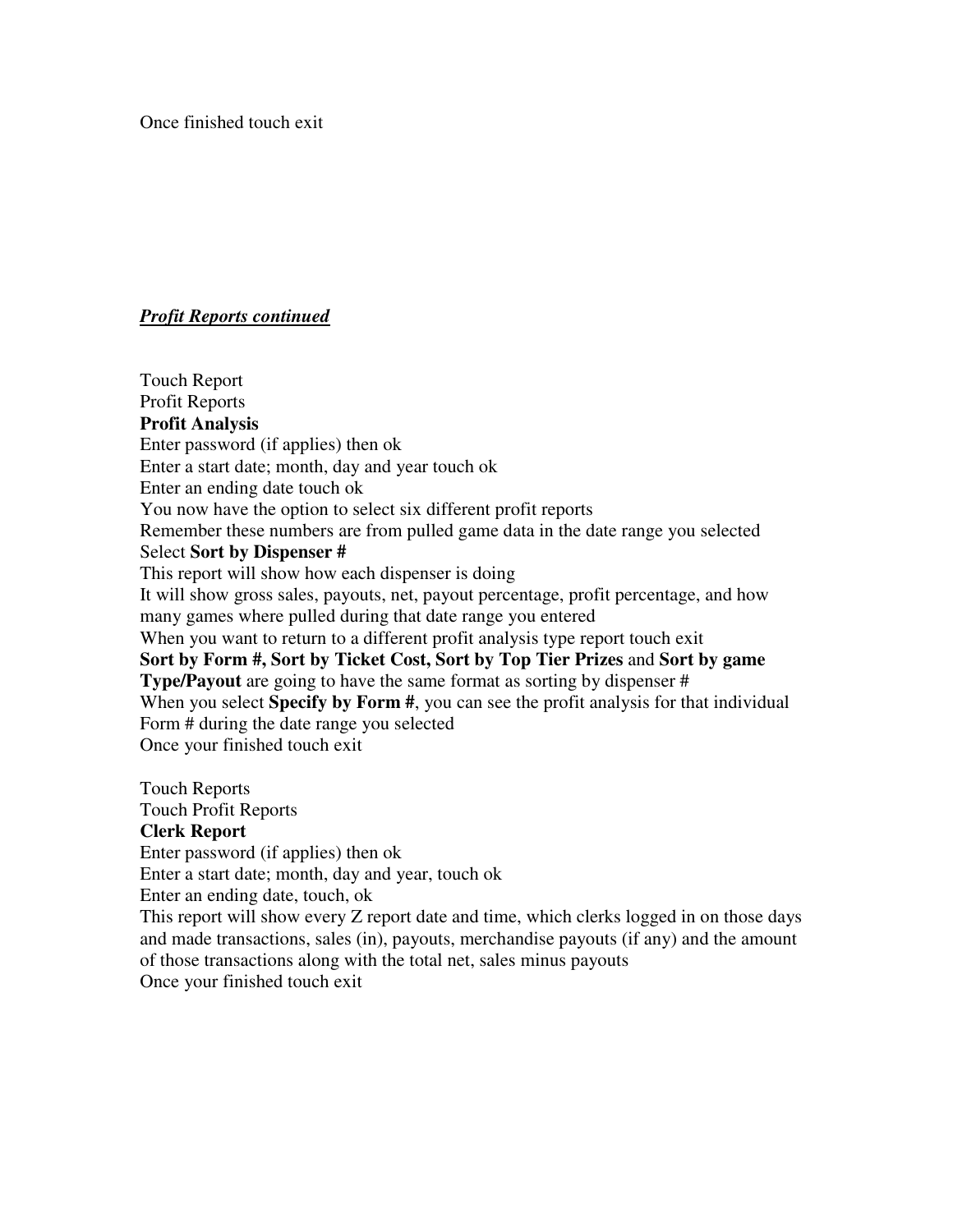### *State Reports*

Touch Reports State Reports **Attorney General**  Enter password (if applies) then ok Enter a start date; month, day and year then ok Enter an ending date, then ok 1 Some versions have just a month and year selection This report tracks the pulled games by serial number, distributor name, and invoice number and shows the gross profit from games minus over or short column The Attorney General Report is formatted for the State of Ohio

Touch reports State Reports **Purchase Log**  Enter month and year then, ok This report shows the form number, game name, serial number, distributor, invoice number, invoice date, and the date the game was in play Touch exit when finished

#### *Special Reports*

Touch Reports Touch Special Reports Expense Setup This option is to designate expenses to deduct from your income Disposition Report; the feature currently does not allow us to input a dollar figure Touch Reports Special Reports **Disposition Setup**  This feature allows you to designate your local charity after the 150,000 split and the percentage allotted to them Touch exit when finished